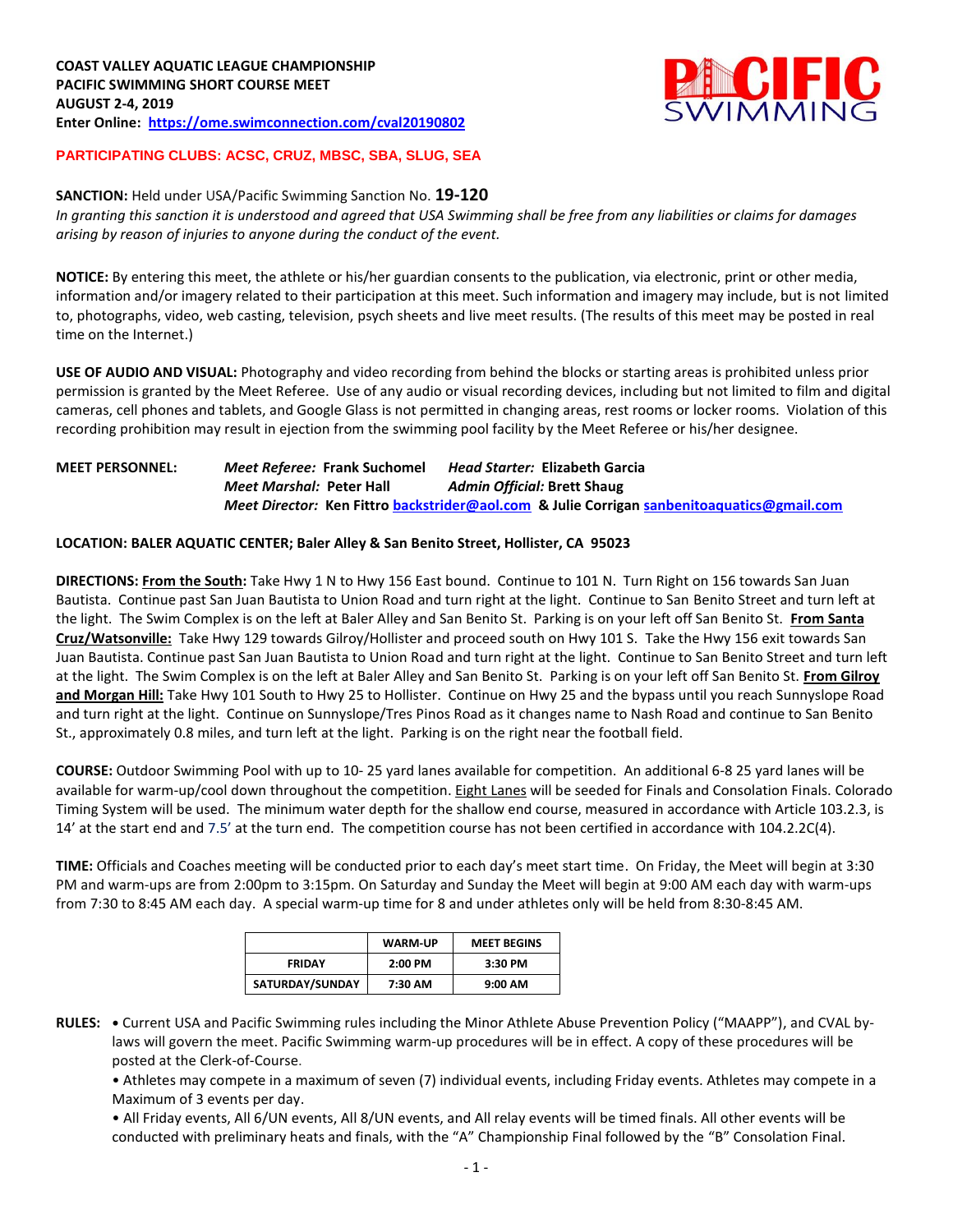• All events will swim fast to slow. The fastest three heats will be circle seeded in all events except events listed as timed finals.

• All athletes ages 12 and under should complete competition within four (4) hours.

• A club may have an unlimited number of entries per individual event.

• A club may have only one scoring relay per relay event (designated in advance as the "A" relay). A club may enter as many non-scoring relays as they choose. All "A relays" will swim together in the fastest heat. Non-scoring relays will not score points.

- The 9/10, 8/UN, and 6/UN relays are the last events of the preliminary sessions on Saturday and Sunday.
- For FINALS the 15/18 Age group will split into 15/16 and 17/18 for all events except for the 15/18 relays.

• All FINALS on Saturday and Sunday will begin no sooner than 1 hour after the completion of the last preliminary Heat. • A lane vacated in a final heat due to a scratch or no-show shall be filled by the next fastest athlete from the consolation heat and the vacated consolation lane will be filled by the first alternate athlete without reseeding the lanes. Pacific Swimming Scratch Procedures will be in effect for this meet. A copy will be at the Scratch Desk.

- Athletes competing in the 500 Freestyle must provide their own lap counters.
- **•** If local conditions warrant it the Meet Referee, with the concurrence of the Meet Director, may require a mandatory scratch down. Immediate cash refunds will be made for any mandatory scratches.
- All coaches and deck officials must wear their USA Swimming membership cards in a visible manner.

**UNACCOMPANIED ATHLETES:** Any USA-S athlete-member competing at the meet must be accompanied by a USA Swimming member-coach for the purposes of athlete supervision during warm-up, competition and warm-down. If a coach-member of the athlete's USA-S Club does not attend the meet to serve in said supervisory capacity, it is the responsibility of the athlete or the athlete's legal guardian to arrange for supervision by a USA-S member-coach. The Meet Director or Meet Referee may assist the athlete in making arrangements for such supervision; however, it is recommended that such arrangements be made in advance of the meet by the athlete's USA-S Club Member-Coach.

**RACING STARTS:** Athletes must be certified by a USA-S member-coach as being proficient in performing a racing start or must start the race in the water. It is the responsibility of the athlete or the athlete's legal guardian to ensure compliance with this requirement.

## **RESTRICTIONS:** • Smoking and the use of other tobacco products is prohibited on site, on the pool deck, in the locker rooms, in spectator seating, on standing areas, in the parking lot, and in all areas used by athletes, during the meet and during warmup periods.

- Sale and use of alcoholic beverages is prohibited in all areas of the meet venue.
- No glass containers are allowed in the meet venue.
- No propane heater is permitted except for snack bar/meet operations.
- All shelters must be properly secured.
- Deck changes are prohibited.

• Destructive devices, to include but not limited to, explosive devices and equipment, firearms (open or concealed), blades, knives, mace, stun guns and blunt objects are strictly prohibited in the swimming facility and its surrounding areas. If observed, the Meet Referee or his/her designee may ask that these devices be stored safely away from the public or removed from the facility. Noncompliance may result in the reporting to law enforcement authorities and ejection from the facility. Law enforcement officers (LEO) are exempt per applicable laws.

 Operation of a drone, or any other flying apparatus, is prohibited over the venue (pools, athlete/coach areas, spectator areas and open ceiling locker rooms) any time athletes, coaches, officials and/or spectators are present.

**ELIGIBILITY:** • Athletes must be current members of USA-S and enter their name and registration number on the meet entry card as they are shown on their Registration Card. If this is not done, it may be difficult to match the athlete with the registration and times database. The meet host will check all athlete registrations against the SWIMS database and if not found to be registered, the Meet Director shall accept the registration at the meet (a \$10 surcharge will be added to the regular registration fee). Duplicate registrations will be refunded by mail.

• This meet is only open to qualified athletes, belonging to a CVAL team: Aptos-Cabrillo Swim Club (ACSC), Santa Cruz Swimming (CRUZ), Monterey Bay Swim Club (MBSC), San Benito Aquatics (SBA), SLUG Aquatics (SLUG) and Seaside Aquatic Club (SEA).

• Registered USA Swimming Athletes participating on other USA Swimming clubs may participate on a CVAL club if they have declared themselves unattached prior to their first CVAL Meet, have swum exclusively at their CVAL team practices and meets during the regular league season, and meet any other requirements placed upon USA Swimming Athletes participating in CVAL events.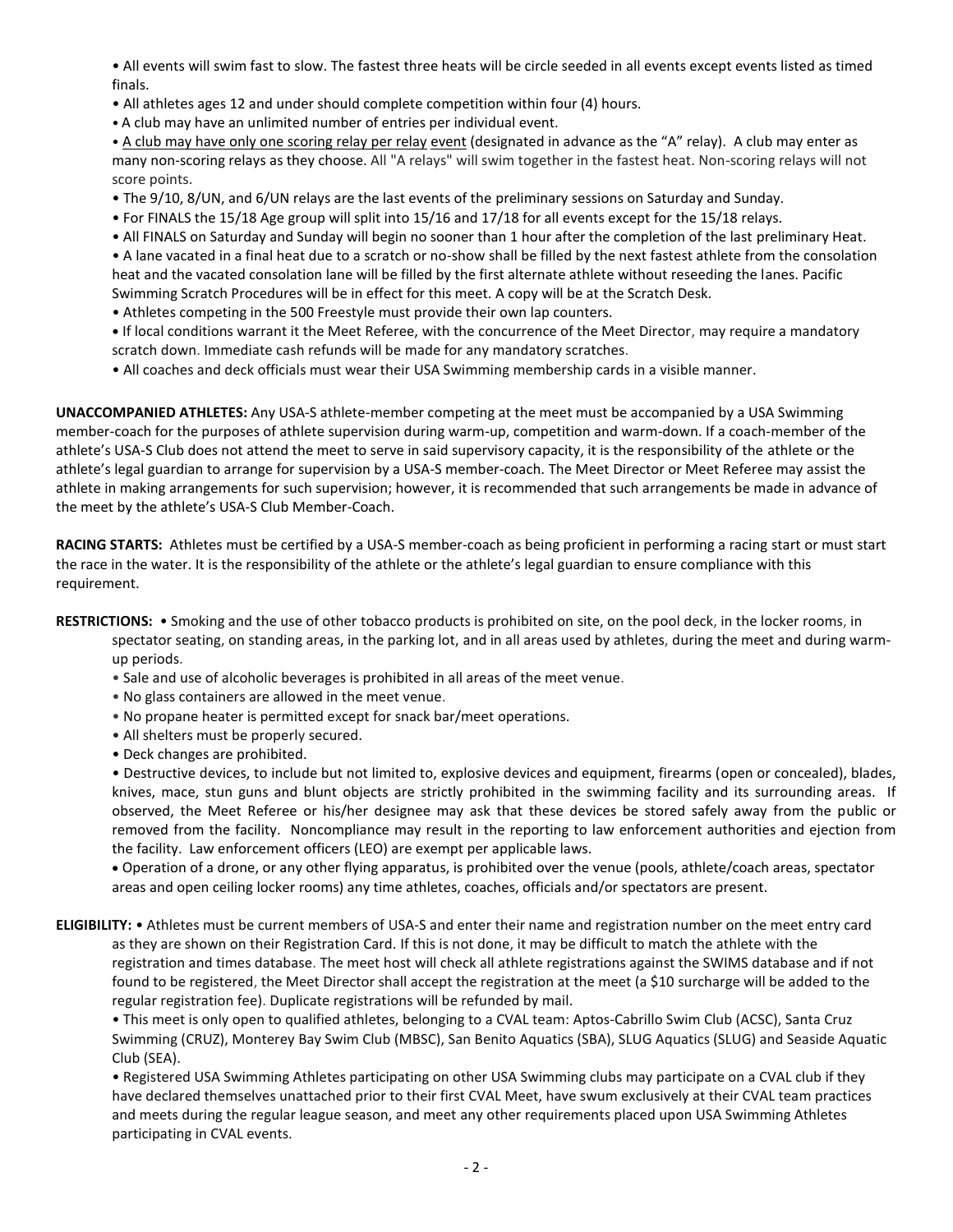• All athletes 18 and under must have swum in a minimum of 2 events in at least one league meet during the CVAL season to be eligible for 2019 CVAL Championship participation.

- Athletes 19 years of age and over may swim preliminary events only and will not score points.
- Individual Entries with "NO TIME" will be ACCEPTED. **"**A" Relays must have an entry time.

• Entry times submitted for this meet may be checked against a computer database and may be changed in accordance with Pacific Swimming Entry Time Verification Procedures.

• Disabled athletes are welcome to attend this meet and should contact the Meet Director or Meet Referee regarding any special accommodations on entry times and seeding per Pacific Swimming policy.

- Athletes 19 years of age and over may compete in the meet for time only, no awards. Such athletes must have met standards for the 17-18 age group.
- The athlete's age will be the age of the athlete on the first day of the meet.

**ENTRY FEES:** \$4.00 per event plus an \$8.00 participation fee per athlete. Relay entries are \$9.00, Relay Fees must be included with entries, Checks only. Entries will be rejected if payment is not sent at time of request. No refunds will be made, except mandatory scratch downs.

**ONLINE ENTRIES:** To enter online go to **<https://ome.swimconnection.com/cval20190802>** to receive an immediate entry confirmation. This method requires payment by credit card. Swim Connection, LLC charges a processing fee for this service, equal to \$1 per athlete plus 5% of the total Entry Fees. Please note that the processing fee is a separate fee from the Entry Fees. If you do not wish to pay the processing fee, enter the meet using a mail entry. Entering online is a convenience, is completely voluntary, and is in no way required or expected of an athlete by Pacific Swimming. Online entries will be accepted through midnight Wednesday, July 31, 2019. Relays can ONLY be entered Online through SwimConnection-OME.

**MAILED OR HAND DELIVERED ENTRIES**: Entries must be on the attached consolidated entry form. Forms must be filled out completely and printed clearly with athlete's best time. Entries must be postmarked by midnight, Monday, Monday, July 29, 2019 or hand delivered to the Seaside High School POOL OFFICE (2200 Noche Buena Street, Seaside, CA 93955) by 6:30 p.m. Wednesday, July 31, 2019. No late entries will be accepted. Requests for confirmation of receipt of mailed entries should include a selfaddressed stamped envelope.

**RELAY ENTRIES:** All relays are timed finals. ENTRIES MUST BE ENTERERD ONLINE by MIDNIGHT, Sunday, July 28, 2019. COACHES MUST COMPLETE THEIR RELAYS ONLINE with SwimConnection OME entry form. No deck entered relay athletes will be accepted. Relay athletes must swim in their respective age groups. Clubs may enter an "A RELAY" as their scoring relay and as many other relays per age group/gender that they choose.

**COACHES' RELAY:** The COACHES' RELAY is an exhibition event (unofficial) and will be on Saturday, before Finals begin.

#### **Make check payable to**: **CVAL**

#### **Mailed entries sent to**: Ken Fittro 1513 Hilby Avenue Seaside, CA 93955

**CHECK-IN:** The meet will be deck seeded. Athletes must check-in at the Clerk-of-Course. No event shall be closed more than 30 minutes before the scheduled start of the session. Close of check-in for all individual events shall be no more than 60 minutes before the estimated time of the start of the first heat of the event. Athletes who do not check in will not be seeded and will not be allowed to compete in that event.

**SCRATCHES:** Any athletes not reporting for or competing in an individual timed final event that they have checked in for shall not be penalized.

• Athletes entered in a preliminary individual event in a Trials and Finals meet that is seeded on the deck that have checked in for that event, must swim in the event unless they notify the clerk of the course before seeding for that event has begun that they wish to scratch. Failure to swim in an event will result in being barred from their next preliminary individual event. • Any athlete qualifying for any level of finals in an individual event who does not wish to compete must scratch within 30 minutes after the announcement of qualifiers. During this period, qualifiers may also notify the referee that may not intend to compete in consolation finals or finals. In this case, they must declare their final intention within 30 minutes after the announcement of qualifiers following their individual preliminary event.

• Any athlete qualifying for a consolation final or final race in an individual event who fails to show up in said consolation final or final race prior to calling the alternate shall be barred from the remainder of any final events for that day. Should the athlete have no additional final events for that day they will be barred from their next preliminary event.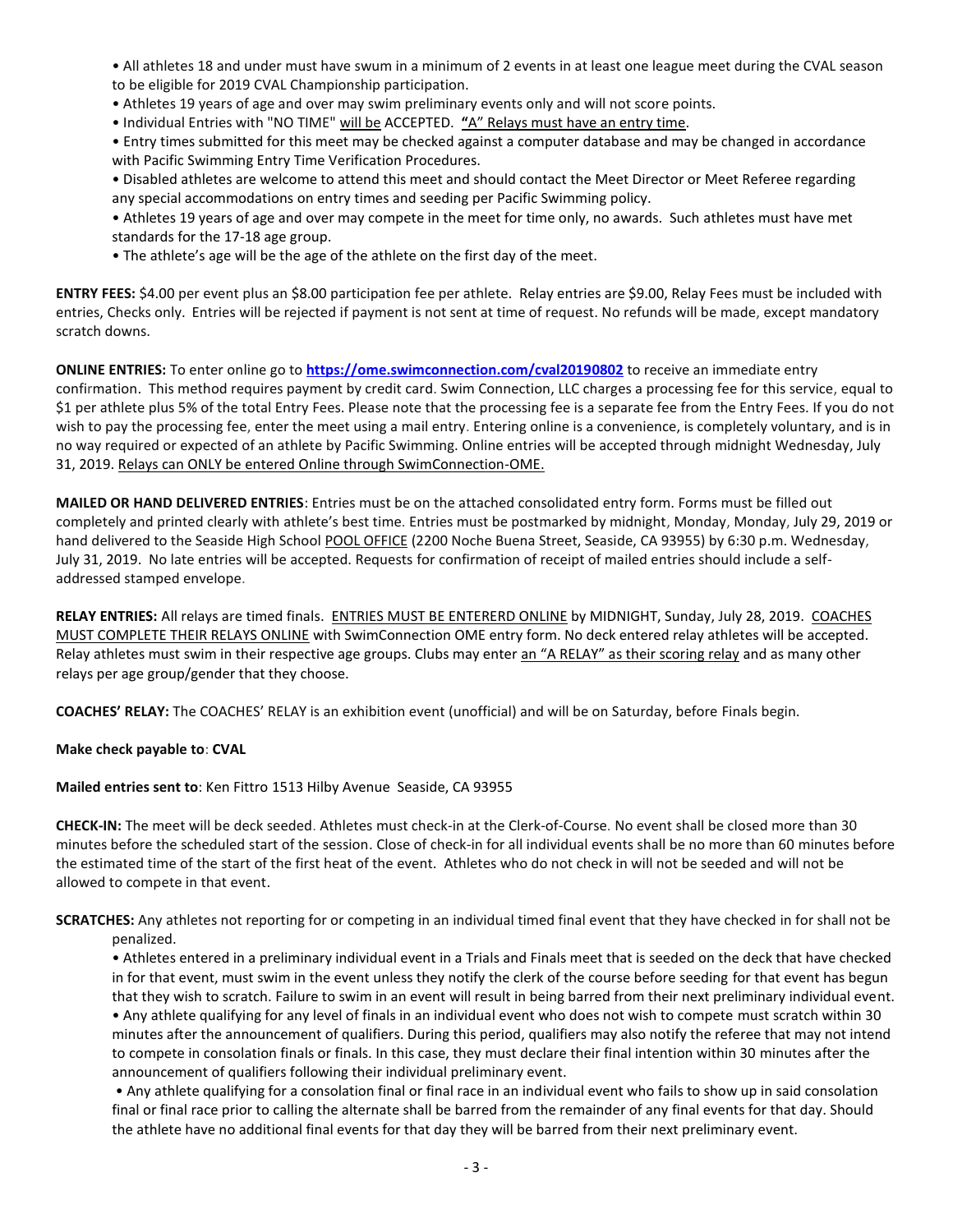• If the No-Show occurs on the last day that the athlete is entered in an individual event in the meeting, and no other individual event penalty is applicable, the athlete shall then be fined \$100.00. The fine will be increased to \$150.00 if after 30 days of receiving the letter of notification the party has not made the payment

AWARDS: CVAL Medals: 1<sup>st</sup>-8<sup>th</sup> place in individual events and 1<sup>st</sup>-6<sup>th</sup> in relay events. CVAL Ribbons: 9<sup>th</sup>-16<sup>th</sup> place in individual events. Special Awards: High Point boy and girl in each age group. Team Trophies: 1<sup>st</sup>-6<sup>th</sup> place.

**SCORING:** Individual to 16 places: 20, 17, 16, 15, 14, 13, 12, 11, 9, 7, 6, 5, 4, 3, 2, 1 Relay events to 4 places: 40, 34, 32, 30

**ADMISSION:** Free. Coaches will be provided a meet program via email upon the closing of the meet.

**SNACK BAR & HOSPITALITY:** A snack bar will be available throughout the competition. Coaches and working deck officials will be provided lunch. Hospitality will serve refreshments to timers and volunteers. Picnic areas are available outside of the facility. Small personal-sized coolers with healthy swimmer snacks, not to exceed 12 inches in one dimension, are allowed inside the facility.

**MISCELLANEOUS:** No overnight parking is allowed. Facilities will not be provided after meet hours.

|                                           | 6/UN                                                             | 8/UN                                                | 9/10                                                | 11/12                                                                        | 13/14                                                                          | 15/18                                                                          |
|-------------------------------------------|------------------------------------------------------------------|-----------------------------------------------------|-----------------------------------------------------|------------------------------------------------------------------------------|--------------------------------------------------------------------------------|--------------------------------------------------------------------------------|
| <b>FRIDAY</b>                             |                                                                  |                                                     | <b>200 FREE</b>                                     | <b>500 FREE</b>                                                              | <b>500 FREE</b>                                                                | <b>500 FREE</b>                                                                |
|                                           |                                                                  |                                                     |                                                     |                                                                              |                                                                                |                                                                                |
| <b>SATURDAY</b><br><b>SATURDAY RELAYS</b> | 100 IM<br>50 FREE<br>25 BACK<br>100 MIXED<br><b>MEDLEY RELAY</b> | 100 IM<br>50 FREE<br>25 BACK<br>100 MEDLEY<br>RELAY | 100 IM<br>50 FREE<br>50 BACK<br>200 MEDLEY<br>RELAY | 200 IM<br><b>100 FREE</b><br>50 BACK<br><b>50 FLY</b><br>200 MEDLEY<br>RELAY | 200 IM<br><b>100 FREE</b><br>100 BACK<br><b>100 FLY</b><br>200 MEDLEY<br>RELAY | 200 IM<br><b>100 FREE</b><br>100 BACK<br><b>100 FLY</b><br>200 MEDLEY<br>RELAY |
|                                           |                                                                  |                                                     |                                                     |                                                                              |                                                                                |                                                                                |
| <b>SUNDAY</b>                             | 25 FREE<br>25 BREAST<br><b>25 FLY</b>                            | 25 FREE<br>25 BREAST<br><b>25 FLY</b>               | <b>100 FREE</b><br>50 BREAST<br><b>50 FLY</b>       | <b>200 FREE</b><br>50 BREAST<br><b>50 FREE</b><br>100 IM                     | <b>200 FREE</b><br>100 BREAST<br>50 FREE                                       | <b>200 FREE</b><br>100 BREAST<br>50 FREE                                       |
| <b>SUNDAY RELAYS</b>                      | 100 MIXED<br><b>FREE RELAY</b>                                   | <b>100 FREE</b><br>RELAY                            | <b>200 FREE</b><br>RELAY                            | <b>200 FREE</b><br>RELAY                                                     | <b>200 FREE</b><br>RELAY                                                       | <b>200 FREE</b><br>RELAY                                                       |

#### **EVENT SUMMARY**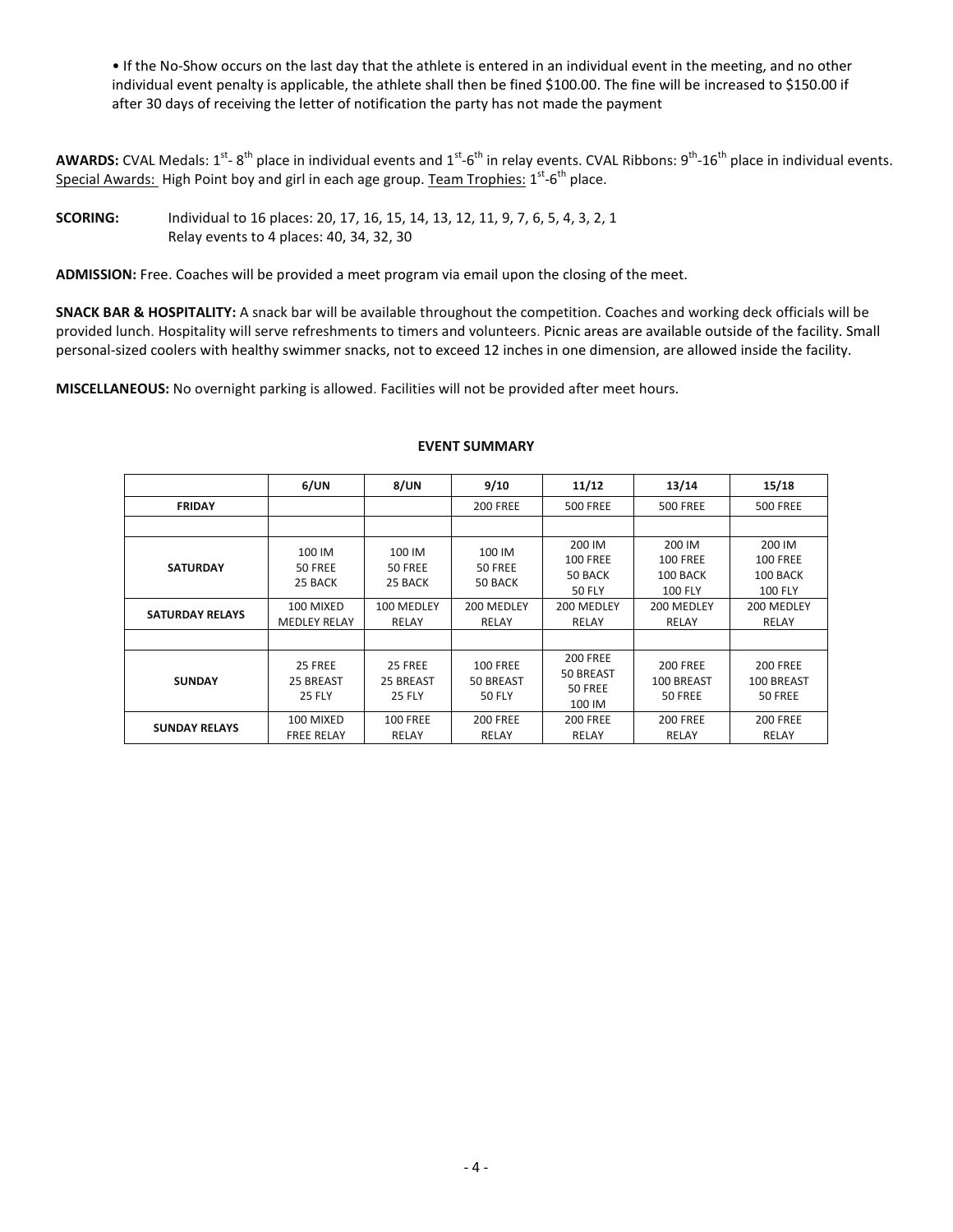| ×<br>۰, |
|---------|
|---------|

| FRIDAY, AUGUST 3, 2018 |                 |  |  |  |  |  |  |
|------------------------|-----------------|--|--|--|--|--|--|
| <b>EVENT#</b>          | <b>EVENT#</b>   |  |  |  |  |  |  |
|                        | 9-10 200 FREE   |  |  |  |  |  |  |
|                        | 11-12 500 FREE  |  |  |  |  |  |  |
|                        | 13-14 500 FREE. |  |  |  |  |  |  |
|                        | 15-18 500 FREE  |  |  |  |  |  |  |

|                               | SATURDAY, AUGUST 4, 2018    |                              |                               | SUNDAY, AUGUST 5, 2018    |                           |  |  |
|-------------------------------|-----------------------------|------------------------------|-------------------------------|---------------------------|---------------------------|--|--|
| <b>EVENT#</b><br><b>GIRLS</b> | <b>EVENT</b>                | <b>EVENT#</b><br><b>BOYS</b> | <b>EVENT#</b><br><b>GIRLS</b> | <b>EVENT</b>              | <b>EVEN</b><br><b>BOY</b> |  |  |
| 9                             | 9-10 100 I.M.               | 10                           | 57                            | 9-10 100 FREE             | 58                        |  |  |
| 11                            | 11-12 200 I.M.              | 12                           | 59                            | 11-12 200 FREE            | 60                        |  |  |
| 13                            | 8/UN 100 I.M.               | 14                           | 61                            | <b>8/UN 25 FREE</b>       | 62                        |  |  |
| 15                            | 13-14 200 I.M.              | 16                           | 63                            | 13-14 200 FREE            | 64                        |  |  |
| $17***$                       | 15-18 200 I.M.              | $18***$                      | $65***$                       | 15-18 200 FREE            | 66*                       |  |  |
| 19                            | 9-10 50 FREE                | 20                           | 67                            | 9-10 50 BREAST            | 68                        |  |  |
| 21                            | 11-12 100 FREE              | 22                           | 69                            | 11-12 50 BREAST           | 70                        |  |  |
| 23                            | <b>8/UN 50 FREE</b>         | 24                           | 71                            | 8/UN 25 BREAST            | 72                        |  |  |
| 25                            | 13-14 100 FREE              | 26                           | 73                            | 13-14 100 BREAST          | 74                        |  |  |
| $27**$                        | 15-18 100 FREE              | $28**$                       | $75***$                       | 15-18 100 BREAST          | 76*                       |  |  |
| 29                            | 9-10 50 BACK                | 30                           | 77                            | 9-10 50 Fly               | 78                        |  |  |
| 31                            | 11-12 50 BACK               | 32                           | 79                            | 11-12 50 FREE             | 80                        |  |  |
| 33                            | 8/UN 25 BACK                | 34                           | 81                            | 8/UN 25 Fly               | 82                        |  |  |
| 35                            | 13-14 100 BACK              | 36                           | 83                            | 13-14 50 FREE             | 84                        |  |  |
| $37**$                        | 15-18 100 BACK              | 38**                         | 85**                          | 15-18 50 FREE             | 86*                       |  |  |
| 39                            | 11-12 50 FLY                | 40                           | 87                            | 11-12 100 I.M.            | 88                        |  |  |
| 41                            | 13-14 100 FLY               | 42                           |                               |                           |                           |  |  |
| $43**$                        | 15-18 100 FLY               | $44**$                       |                               |                           |                           |  |  |
|                               | <b>RELAYS</b>               |                              |                               | <b>RELAYS</b>             |                           |  |  |
| 45*                           | 6/UN 100 MIXED MEDLEY RELAY | --                           | 89*                           | 6/UN 100 MIXED FREE RELAY | --                        |  |  |
| 47                            | 8/UN 100 MEDLEY RELAY       | 48                           | 91                            | 8/UN 100 FREE RELAY       | 92                        |  |  |
| 49                            | 9-10 200 MEDLEY RELAY       | 50                           | 93                            | 9-10 200 FREE RELAY       | 94                        |  |  |
| 51                            | 11-12 200 MEDLEY RELAY      | 52                           | 95                            | 11-12 200 FREE RELAY      | 96                        |  |  |
| 53                            | 13-14 200 MEDLEY RELAY      | 54                           | 97                            | 13-14 200 FREE RELAY      | 98                        |  |  |
| 55                            | 15-18 200 MEDLEY RELAY      | 56                           | 99                            | 15-18 200 FREE RELAY      | 10                        |  |  |
|                               |                             |                              |                               |                           |                           |  |  |

|                       | SATURDAY, AUGUST 4, 2018    |                              |                               | SUNDAY, AUGUST 5, 2018    |                              |  |  |
|-----------------------|-----------------------------|------------------------------|-------------------------------|---------------------------|------------------------------|--|--|
| <b>/ENT#</b><br>GIRLS | <b>EVENT</b>                | <b>EVENT#</b><br><b>BOYS</b> | <b>EVENT#</b><br><b>GIRLS</b> | <b>EVENT</b>              | <b>EVENT#</b><br><b>BOYS</b> |  |  |
| 9                     | 9-10 100 I.M.               | 10                           | 57                            | 9-10 100 FREE             | 58                           |  |  |
| 11                    | 11-12 200 I.M.              | 12                           | 59                            | 11-12 200 FREE            | 60                           |  |  |
| 13                    | 8/UN 100 I.M.               | 14                           | 61                            | <b>8/UN 25 FREE</b>       | 62                           |  |  |
| 15                    | 13-14 200 I.M.              | 16                           | 63                            | 13-14 200 FREE            | 64                           |  |  |
| $17***$               | 15-18 200 I.M.              | $18**$                       | $65***$                       | 15-18 200 FREE            | 66**                         |  |  |
| 19                    | 9-10 50 FREE                | 20                           | 67                            | 9-10 50 BREAST            | 68                           |  |  |
| 21                    | 11-12 100 FREE              | 22                           | 69                            | 11-12 50 BREAST           | 70                           |  |  |
| 23                    | <b>8/UN 50 FREE</b>         | 24                           | 71                            | 8/UN 25 BREAST            | 72                           |  |  |
| 25                    | 13-14 100 FREE              | 26                           | 73                            | 13-14 100 BREAST          | 74                           |  |  |
| $27**$                | 15-18 100 FREE              | $28**$                       | $75***$                       | 15-18 100 BREAST          | $76***$                      |  |  |
| 29                    | 9-10 50 BACK                | 30                           | 77                            | 9-10 50 Fly               | 78                           |  |  |
| 31                    | 11-12 50 BACK               | 32                           | 79                            | 11-12 50 FREE             | 80                           |  |  |
| 33                    | 8/UN 25 BACK                | 34                           | 81                            | 8/UN 25 Fly               | 82                           |  |  |
| 35                    | 13-14 100 BACK              | 36                           | 83                            | 13-14 50 FREE             | 84                           |  |  |
| 37**                  | 15-18 100 BACK              | 38**                         | 85**                          | 15-18 50 FREE             | 86**                         |  |  |
| 39                    | 11-12 50 FLY                | 40                           | 87                            | 11-12 100 I.M.            | 88                           |  |  |
| 41                    | 13-14 100 FLY               | 42                           |                               |                           |                              |  |  |
| 43**                  | 15-18 100 FLY               | 44**                         |                               |                           |                              |  |  |
|                       | <b>RELAYS</b>               |                              |                               | <b>RELAYS</b>             |                              |  |  |
| 45*                   | 6/UN 100 MIXED MEDLEY RELAY |                              | 89*                           | 6/UN 100 MIXED FREE RELAY |                              |  |  |
| 47                    | 8/UN 100 MEDLEY RELAY       | 48                           | 91                            | 8/UN 100 FREE RELAY       | 92                           |  |  |
| 49                    | 9-10 200 MEDLEY RELAY       | 50                           | 93                            | 9-10 200 FREE RELAY       | 94                           |  |  |
| 51                    | 11-12 200 MEDLEY RELAY      | 52                           | 95                            | 11-12 200 FREE RELAY      | 96                           |  |  |
| 53                    | 13-14 200 MEDLEY RELAY      | 54                           | 97                            | 13-14 200 FREE RELAY      | 98                           |  |  |
| 55                    | 15-18 200 MEDLEY RELAY      | 56                           | 99                            | 15-18 200 FREE RELAY      | 100                          |  |  |

**\*6/UN MIXED RELAYS MAY CONSIST OF 4 BOYS OR 4 GIRLS OR ANY COMBINATION OF BOYS AND GIRLS.**

# **ALL 6/UN AND 8/UN EVENTS ARE TIMED FINALS EVENTS**

# **RIBBONS AND MEDALS FOR 6/UN AND 8/UN ARE AWARDED AT THE STARTING BLOCKS FOLLOWING THE LAST MORNING RELAYS**

**\*\* FOR FINALS: THE 15/18 AGE GROUP WILL SPLIT INTO 15/16 AND 17/18 FOR ALL EVENTS EXCEPT FOR THE 15/18 RELAYS**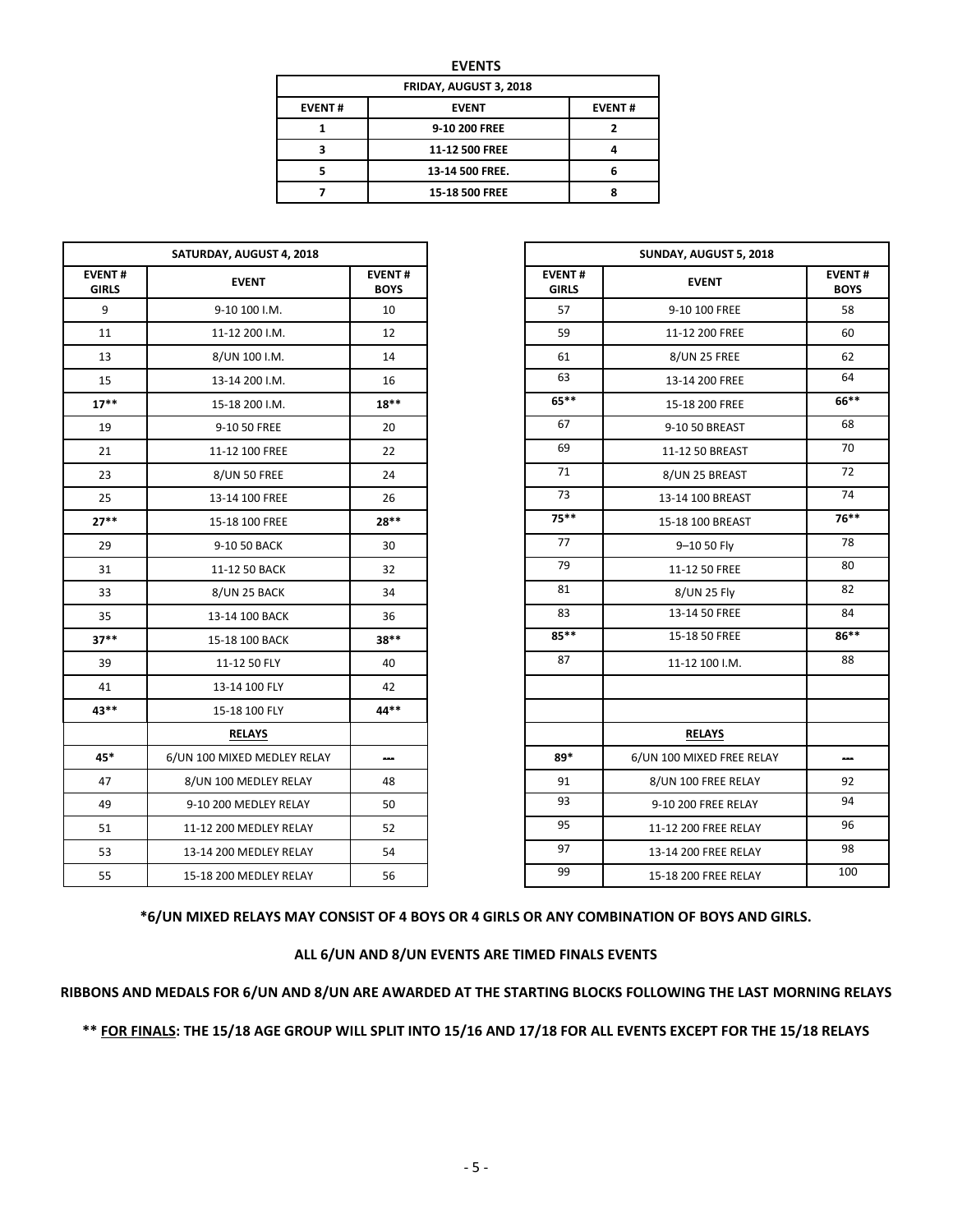|                                                     |                   |                        |              | COAST VALLEY AQUATICS LEAGUE<br><b>CLOSED SHORT COURSE MEET</b> |                  |                      |                      |                  |            |           |
|-----------------------------------------------------|-------------------|------------------------|--------------|-----------------------------------------------------------------|------------------|----------------------|----------------------|------------------|------------|-----------|
|                                                     |                   |                        |              |                                                                 | AUGUST 2-4, 2019 |                      |                      |                  |            |           |
|                                                     |                   |                        |              | Consolidated Entry Form                                         |                  |                      |                      |                  |            |           |
| Name: Last,                                         |                   | First                  |              |                                                                 | Middle           |                      |                      |                  |            |           |
| Club Abbr.                                          |                   | <b>UNATT TEAM ABBR</b> |              |                                                                 |                  | Club Name            |                      |                  |            |           |
| Age                                                 |                   | Date of Birth          |              |                                                                 | Sex<br>M         | F                    |                      | $LSC - (PC, SN)$ |            |           |
| USA-#                                               |                   |                        |              |                                                                 |                  |                      |                      |                  |            |           |
| Event#                                              |                   | Distance / Stroke      |              |                                                                 |                  | <b>Entry Time</b>    |                      |                  | Circle one |           |
|                                                     |                   |                        |              |                                                                 |                  | $\mathbf{1}$         |                      |                  |            | SCY / LCM |
|                                                     |                   |                        |              |                                                                 |                  | $\mathbf{1}$         |                      |                  |            | SCY / LCM |
|                                                     |                   |                        |              |                                                                 |                  | $\mathbf{L}$         | $\ddot{\phantom{a}}$ |                  |            | SCY/LCM   |
|                                                     |                   |                        |              |                                                                 |                  | $\ddot{\phantom{a}}$ | $\ddot{\phantom{a}}$ |                  |            | SCY/LCM   |
|                                                     |                   |                        |              |                                                                 |                  | $\ddot{\cdot}$       | $\ddot{\phantom{0}}$ |                  |            | SCY / LCM |
|                                                     |                   |                        |              |                                                                 |                  | $\ddot{\cdot}$       | $\ddot{\phantom{a}}$ |                  |            | SCY / LCM |
|                                                     |                   |                        |              |                                                                 |                  | $\ddot{\cdot}$       | $\bullet$            |                  |            | SCY / LCM |
|                                                     |                   |                        |              |                                                                 |                  | $\ddot{\cdot}$       | $\bullet$            |                  |            | SCY / LCM |
|                                                     |                   |                        |              |                                                                 |                  | $\ddot{\cdot}$       | $\ddot{\phantom{a}}$ |                  |            | SCY / LCM |
|                                                     |                   |                        |              |                                                                 |                  | $\ddot{\cdot}$       | $\ddot{\phantom{0}}$ |                  |            | SCY / LCM |
| # of entries ________ x \$4.00 = \$_______<br>Total | Participation Fee |                        | \$8.00<br>\$ |                                                                 |                  |                      |                      |                  |            |           |
| Coach                                               |                   |                        |              |                                                                 |                  |                      |                      |                  |            |           |
| Athlete's<br>Address                                |                   |                        |              |                                                                 |                  |                      |                      |                  |            |           |
| Home Phone                                          |                   |                        |              |                                                                 |                  | Cell Phone           |                      |                  |            |           |
| Email                                               |                   |                        |              |                                                                 |                  |                      |                      |                  |            |           |